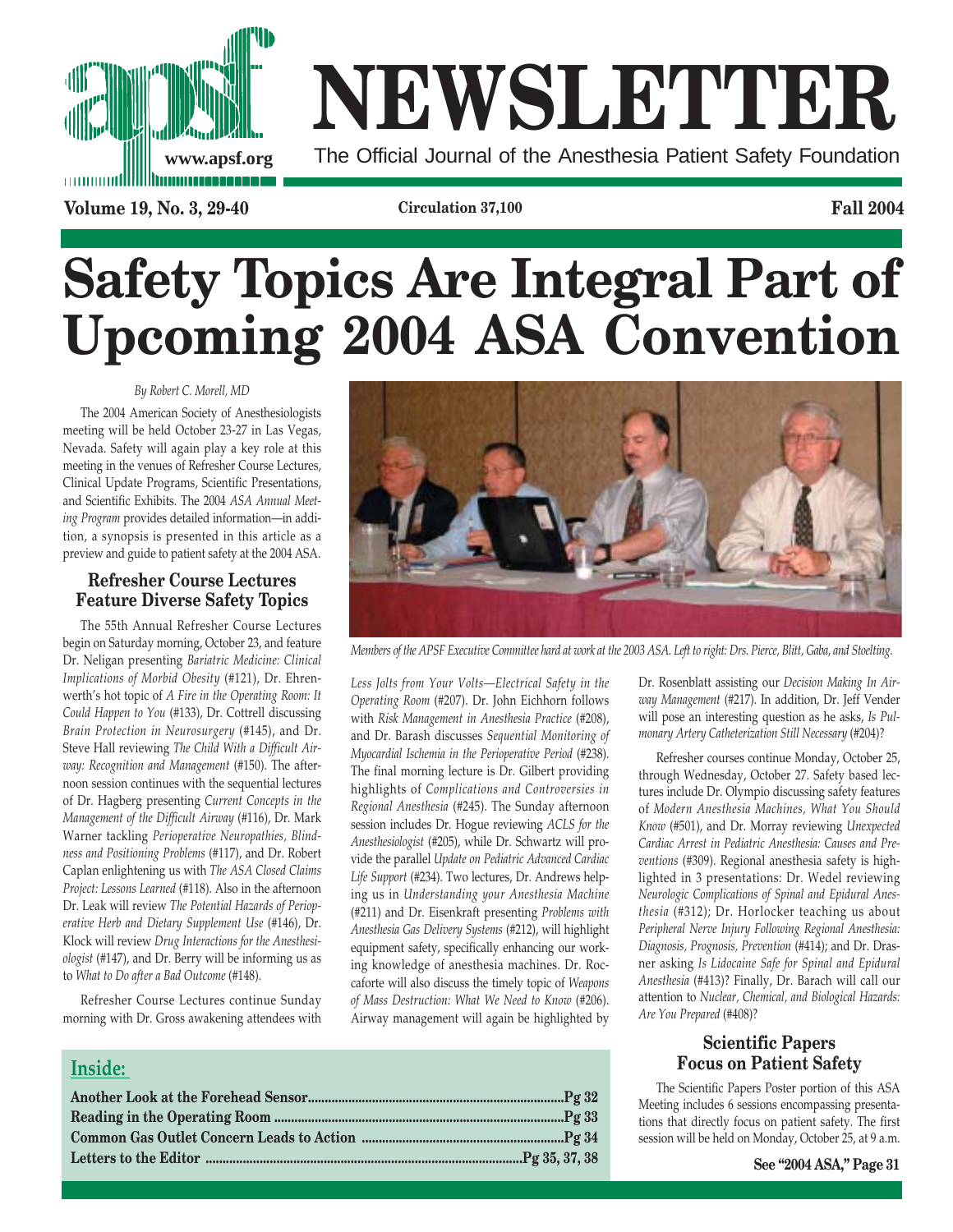# **Letter to the Editor:**

# **GrafikPharm: Viewing the APSF From An Outside Perspective**

# **To the Editor:**

Our graphic design company has been working on the *APSF Newsletter* since the Winter Issue of 1998. We design the electronic layout, prep the photos and files for printing, and coordinate the printing and mailing of the *Newsletter*. GrafikPharm is located in Wilmington, Delaware, and we service many medical, pharmaceutical, and biotech clients. Originally we were recommended for this project by Bob Black and Marilyn Brown of AstraZeneca. Dr. John Eichhorn was the *APSF Newsletter* Editor at that time.

Through the years we have developed a close working relationship with both editors, Dr. Eichhorn and now Dr. Robert Morell, and have gently and gradually guided the *Newsletter* toward electronic proofing, and recently, a new full color format.

As the person who usually works on the newsletter, I see the articles that come in—the ones that are used and the ones that are temporarily shelved—and from an "outsider" point of view, I am constantly impressed by this unbiased and ethical view of the state of your industry. The *APSF Newsletter* serves as a wonderful forum for discussion. Controversy is enthusiastically welcomed (even when it concerns major contributors to the



*Bonnie Burkert, Creative Director at GrafikPharm shares her perspective on the* APSF Newsletter.

*Newsletter*, and even when it highlights some pretty unsavory things—like the person who took a 2-week course in liposuction and was anesthetizing people and operating in a Texas mall—that one really stuck with me). Both sides of issues are explored (see the new **Dear SIRS** column to see what I mean). Timely and vital information is distributed, especially the special Bioterrorism issue, the SARS issue, and the recent High Reliability Organization articles (all available on your website).

As a community, you police yourselves, you keep on top of timely issues, you don't shy away from the tough stuff, and we applaud you. We have a great deal of respect for the intent and philosophy of this organization and we appreciate the opportunity to dedicate our skills to helping you.

*Bonnie Burkert Creative Director GrafikPharm Wilmington, DE*



*Left to right: Thomas A. Cooper (Executive Director, AORN); Jeff Cooper, PhD (APSF Executive Vice President); David Gaba, MD (APSF Secretary); Robert Stoelting, MD (APSF President); Ellison C. (Jeep) Pierce, Jr., MD (retired former APSF Executive Director); and Thomas R. Russell, MD (Executive Director, American College of Surgeons) stand together in their efforts to promote the integration of HRO concepts into perioperative care, at the 2003 APSF HRO Workshop.*

# **SUPPORT YOUR APSF!**

# *Your Contributions Help Fund*

- Important Safety Initiatives
- Research Grants
- *APSF Newsletter*
- APSF Website
- Communication of Important Information
- Feedback for Manufacturers

**The Anesthesia Patient Safety Foundation Newsletter** is the official publication of the nonprofit Anesthesia Patient Safety Foundation and is published quarterly at Wilmington, Delaware. Annual membership: Individual - \$25.00, Corporate - \$500.00. This and any additional contributions to the Foundation are tax deductible. © Copyright, Anesthesia Patient Safety Foundation, 2004.

The opinions expressed in this *Newsletter* are not necessarily those of the Anesthesia Patient Safety Foundation or its members or board of directors. Validity of opinions presented, drug dosages, accuracy, and completeness of content are not guaranteed by the APSF.

# **APSF Executive Committee:**

Robert K. Stoelting, MD, President; Jeffrey B. Cooper, PhD, Executive Vice President; George A. Schapiro, Executive Vice President; David M. Gaba, MD, Secretary; Casey D. Blitt, MD, Treasurer; Robert A. Caplan, MD; Nassib G. Chamoun; John H. Eichhorn, MD.

## **Newsletter Editorial Board:**

Robert C. Morell, MD, Editor; Sorin J. Brull, MD; Joan Christie, MD; Jan Ehrenwerth, MD; John H. Eichhorn, MD; Regina King; Lorri A. Lee, MD ; Rodney C. Lester, PhD, CRNA; Glenn S. Murphy, MD; Denise O'Brien, BSN, RN; Karen Posner, PhD; Keith Ruskin, MD; Wilson Somerville, PhD; Jeffery Vender, MD.

Address all *general, membership, and subscription* correspondence to:

**Administrator**

**Anesthesia Patient Safety Foundation Building One, Suite Two 8007 South Meridian Street Indianapolis, IN 46217-2922**

**e-mail address: apsfoffice@aol.com**

Address *Newsletter* editorial comments, questions, letters, and suggestions to: **Robert C. Morell, MD Editor,** *APSF Newsletter c/o Addie Larimore, Editorial Assistant* **Department of Anesthesiology Wake Forest University School of Medicine 9th Floor CSB Medical Center Boulevard Winston-Salem, NC 27157-1009 e-mail: apsfeditor@yahoo.com**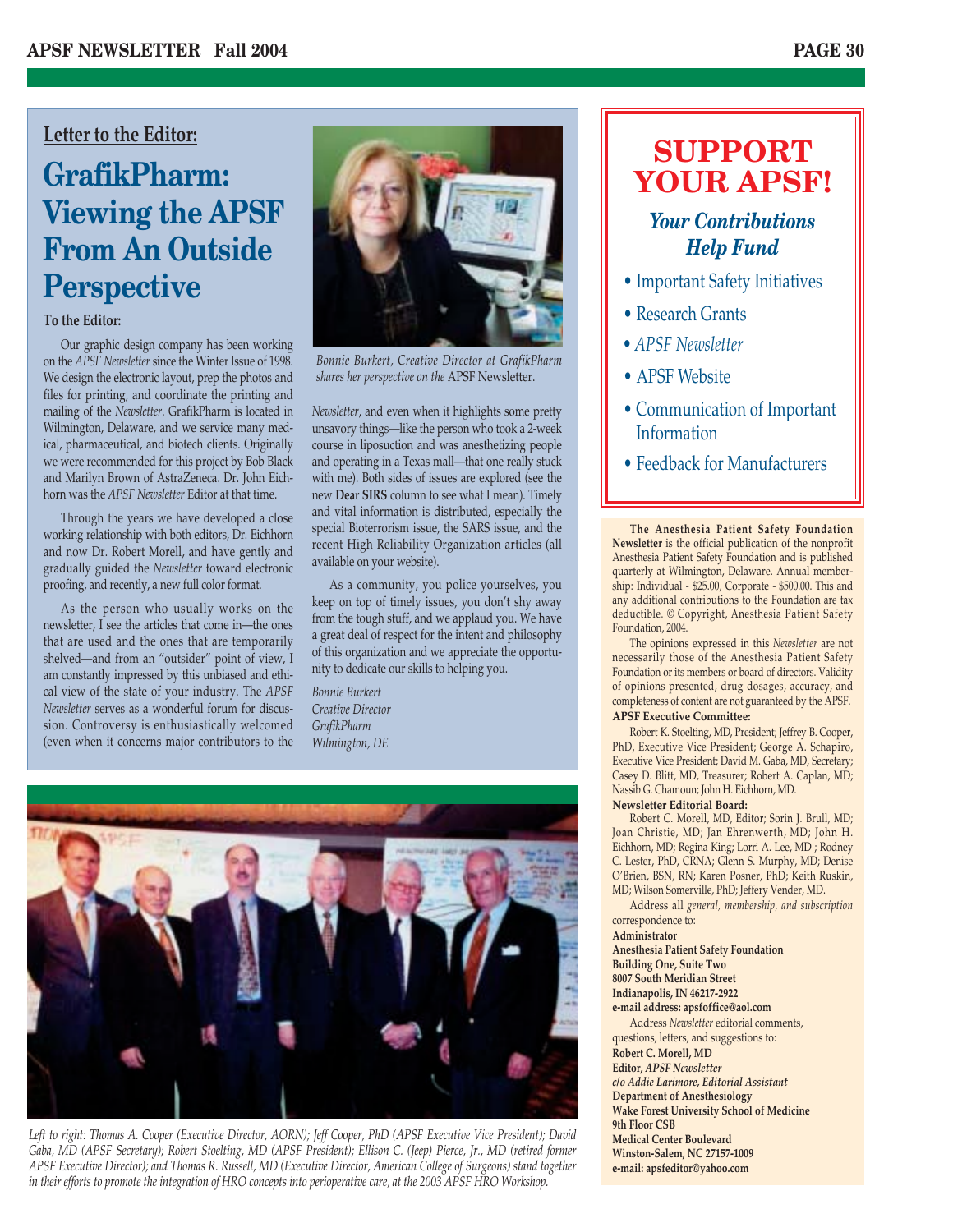# **Preview of the Upcoming ASA Meeting**

# **"2004 ASA," From Page 29**

in Hall C2, Area 6 of the Las Vegas Convention Center. Drs. David Mackey and John Tetzlaff will moderate this session. Dr. Lubenow and colleagues open this session with *Safety of Magnetic Resonance Imaging (MRI) in Patients with Implanted Neurostimulators* (A-1362). Dr. Shibata and coworkers from Nagasaki, Japan, will also discuss *Comparative Effects of Disinfectants on the Epidural Needle/Catheter Contamination with Indigenous Skin Bacterial Flora* (A-1363). Also on Monday an afternoon session will be held beginning at 2 p.m., in Hall C2, Area N. Drs. David Murray and Susan Tebich will facilitate this group of papers. Simulation is a major focus of this group, and Dr. Devitt et al., from Dalhousie University, Nova Scotia, Canada, will ask the question, *Can the Number of Unplanned Errors Predict Performance on a Simulator-Based Evaluation Process* (A-1243)? Another Canadian team, led by Dr. Morgan, from Ontario, will present *Global Ratings to Assess Undergraduate Team Performances* (A-1244). Dr. Deborah Whelan and her team from Wake Forest University ask, *Does Training Affect the Definition of a Difficult Intubation* (A-1247)? The subsequent presentation is that of Dr. Melanie Wright, PhD, a former recipient of an APSF Research Award, and her group from Duke University. Her presentation explores *The Role of Simulation in the Development of Clinical Research Protocols* (A-1248). Drs. Harrison, Howard, and Gaba from the VA Palo Alto Health Care System-Stanford University discuss *The Use of Cognitive Aids in Simulated Anesthetic Crises* (A-1250). An Israeli team led by Dr. Haim Berkenstadt also use simulation to explore *Simulation-Based Evaluation of a Point-of-Care Information System for Anesthesiologists While Managing Pediatric Cardiac Dysrhythmias* (A-1252).

# **Airway Issues Remain Important**

In this same session, using a review of 1096 emergency intubations, Dr. Steven Flurry and colleagues present *Airway Rescue with the Bougie in Emergency Airway Management* (A-1251). Airway issues are also presented in paper A-1254, *Lateral Neck Radiography and Prediction of Difficult Intubation: A Double-Blind, Randomized Trial*, which comes from Dr. Kamali's group from the University of Medical Sciences in Fars, Iran. Dr. Kipnis and coworkers from Lille, France, report on the *Development of a Difficult Intubation Risk Assessment and Management Algorithm* (A-1259); Dr. Sengupta and a team from The University of Louisville use *Ultrasound Evaluation of Anterior Neck Soft Tissue Thickness as a Predictor of Difficult Laryngoscopy in Obese Patients* (A-1260); Drs. Wolsczak and Mort from Hartford Hospital discuss *The Role of the Combitube for In Hospital Emergency Airway Management* (A-1261); and Dr. Romeo and colleagues from the University of Pittsburgh will report on *Difficult Airway Management Using Human Dynamic Macrosimulation: Practicing Anesthe-* *siologists Do Not Follow the ASA Difficult Airway Guidelines* (A-1262). A German team lead by Dr. Berthold Bein also presents *Tracheal Intubation Using the Bonfils Intubation Fiberscope after Failed Direct Laryngoscopy* (A-1263). Complications from intubation and airway management are also discussed at this session in papers by Dr. Qureshi's group from Louisville who present *Factors Associated with Dental Injuries Associated with Anesthesia at University of Louisville Hospital* (A-1253); Drs. Tolan and Westerfield who discuss *Dental Injuries in Anesthesia: Frequency, Causes and Preventive Strategies* (A-1256); and Dr. Yamanaka's team from Osaka, Japan, who report on *Hoarseness Following Endotracheal Intubation* (A-1257).

Also on Monday afternoon, but in Hall C2, Area O, Drs. Calmes and Bacon will be the moderators of a session that includes a presentation by Dr. Candiotti and colleagues from the University of Miami, who explore *Biological and Chemical Terrorism Preparedness—A Survey of Anesthesia Training Programs in the United States* (A-1316). Occupational and environment safety are the focus of 3 presentations in this forum. Dr. Gold's team from the University of Florida call attention to *Addiction: An Occupational Hazard for Anesthesiologists* (A-1323); Dr. Katz from Yale expounds on *Radiation Exposure to Anesthesia Personnel* (A-1324); and Dr. Akito Ohmura, from Teikyo University School of Medicine in Kanagawa, Japan, asks the question: *Are We Polluting the Hospital Environment with Anesthetic Gases* (A-1329)?

# **Medical Errors and Adverse Outcomes Explored**

On Tuesday morning, October 26, in Hall C2, Area F, Drs. William Johnston and Bobbie Sweitzer will moderate a Scientific Papers Poster Session that begins with Dr. Glenn Murphy and colleagues from Northwestern University and Evanston Northwestern Healthcare describing *Retrograde Air Embolization During Radial Artery Catheter Flushing: An Ultrasound Study* (A-1273). Dr. Kimberly Kressin and members of the ASA Closed Claims Database team review the problem of *Burn Injury in the OR: A Closed Claims Analysis* (A-1282). Another hot issue involves the question *Does the Use of Bair Huggers Increase the Likelihood of Operating Room Fires* (A-1298), brought to light by Dr. Deborah Williams' team from Stanford University. Medical errors are the subject of a number of presentations in this session including *Discharge Analgesic Prescription Errors in Pediatrics: A Preliminary Study of 105 Patients* (A-1280), presented by Dr. Lee and coworkers from Johns Hopkins Medical Institutions; *Wrong Sided Anesthetic and Surgical Procedures: Are They Preventable?* (A-1283), presented by Dr. Barach and Sam Seiden from the University of Miami; and *Adverse Events Associated with Anesthesia* (A-1297), discussed by Dr. Myrna Newland and her team from the University of Nebraska. Drs. Dulitz and Wong from



*Dr. Robert Morell, Editor of the* APSF Newsletter, *at the APSF Exhibit from the 2003 ASA Convention.*

Northwestern University illuminate the devastating complication of *Postoperative Visual Loss: A Retrospective Chart Review* (A-1286). Dr. Ping-Wing Liu and colleagues from Chang Gung Memorial Hospital-Linkou in Taoyuan, Taiwan, via their poster *A Continuous Quality Improvement Program Reduced Perioperative Adverse Outcomes in a Large Hospital in Taiwan* (A-1278), demonstrate Taiwanese progress in patient safety. Japan is also well represented by Dr. Irita's group from the Japanese Society of Anesthesiologists with their presentation *Cardiac Arrest in the Operating Theater Due to Problems in Administration of Anesthesia-Related Drugs: An Analysis of 3,855,384 Anesthetics over a 4-Year Period in Japanese Society of Anesthesiologists-Certified Training Hospitals* (A-1277).

# **Information Systems Provide Important Methodology**

On Tuesday afternoon, October 26, at 3:30 p.m. in Hall C2, Area 5, Drs. Keith Ruskin and Brian Parker will facilitate a session that has a number of presentations that utilize information systems in patient safety. Dr. Vigoda and colleagues from the University of Miami present both *Anesthesia Information System Helps Identify Missed Opportunities for Perioperative Beta-Blockade* (A-1378) and *Anesthesia Information System Demonstrates Inadequacy of Perioperative Beta-Blocker Therapy* (A-1381). Dr. Thomas Powell from Jackson Memorial Hospital in Miami, Florida has 2 presentations in this session: *Merging Man and Machine in Anesthesia Quality Assurance* (A-1379), and *A Classification System for Electronically Extracted Adverse Events in Anesthesia* (A-1382). Dr. Michael O'Reilly's team from the University of Michigan demonstrates *Using an Anesthesia Information System to Implement Practice Guidelines* (A-1380). Florida is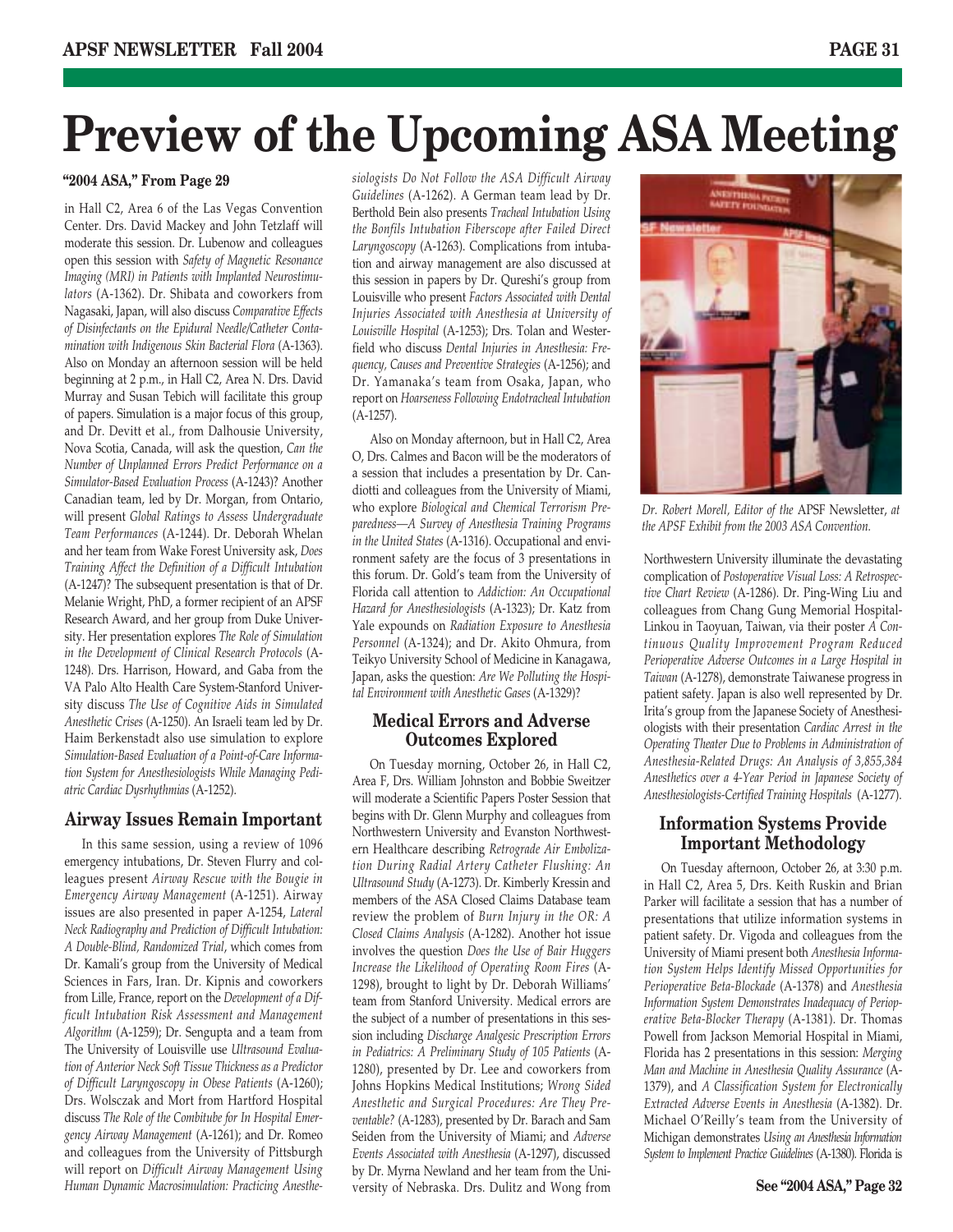# **Another Look at the Forehead Sensor**

### *by Michael W. Russell, MD*

Although the pulse oximetry forehead sensor has been a topic in the literature since 1988,<sup>1</sup> its rate of adoption by anesthesiologists has been slow. The reasons for the tepid reception are not altogether clear. Certainly, the forehead sensor is receiving its fair share of scrutiny. For example, the matter of the forehead sensor's advantages and shortcomings was the subject of a score of papers at the ASA, SCCM, and AARC conferences in 2003, and most recently at the STA conference earlier this year.\* In light of the attention the sensor has recently received, perhaps a revisit to the forehead sensor how it works, what it can and cannot do, and how it should and should not be used—is in order.

Due to simple physiology, anatomical distance, and paths of least resistance, changes in oxygen saturation in patients with poor peripheral perfusion manifest in the head more rapidly than in the extremities. This circulatory delay between the forehead and the periphery has been well-characterized.2 Several years ago, Bebout and colleagues at Nellcor (Pleasanton, CA) found that the "lag time to detect hypoxemia was about 90 seconds greater for finger versus forehead sensors during peripheral vasoconstriction." More recently, Bebout's work has expanded to include comparisons of the determinations of hypoxemia on the ear, on the forehead adjacent to the supraorbital artery (MAX-FAST™), and in radial blood proximal to the digital arteries. Research involved placing subjects in a cold room and using thermal images to show differences in vasoconstriction and perfusion at the various sites. Thermal scans and readings over time showed that ear sensors (fed by branches of the external carotid artery) and digit sensors were "most affected by thermo-regulatory vasoconstriction and are slower to respond to changes in central oxygenation."3

Vasodilatation and vasoconstriction are often found in the anesthesia environment. For example, the environment itself is cold and the anesthetic agents used can produce vasodilatation. A study by MacLeod et al. looked at adult male volunteers subjected to three hypoxic challenges—normothermia and vasoconstriction, hypothermia and vasodilatation, and hypothermia and vasoconstriction.<sup>4</sup> SpO<sub>2</sub> values from forehead, ear, and digit sensors were recorded for all 3 conditions. Forehead and ear sensors showed considerably earlier indications of desaturation and resaturation events than the digit sensors.

It is well known that patients tend to become mildly hypothermic and vasoconstricted during procedures and postoperatively. As Cortinez observed in his presentation at the 2003 ASA, "The best tissue bed for pulse oximetry is the one that exhibits the least vasoactivity." Blood to the forehead travels through the supraorbital artery. This

area is not rapidly susceptible to vasoconstriction arising from poor perfusion.2,5 In a companion study to the work of MacLeod, Cortinez et al. examined the performance of forehead, earlobe, and digit sensors on patients initially in a normothermic and vasoconstrictive state and then deliberately in a hypothermic and vasodilatory state.<sup>6</sup> The forehead was found to be "less vasoactive" in both states, leading the researchers to suggest that the forehead "may be the best place for use in pulse oximetry." The subjects in the MacLeod and Cortinez studies were healthy volunteers. Given that the patients in the OR are often at the opposite end of the health spectrum, the need for timeliness and reliability may up the ante even more.

In another study, Branson and colleagues compared the digit and forehead sensor in patients who were being mechanically ventilated and who had poor perfusion.7 The study, involving 20 critically ill patients who were at risk for hypotension and hypothermia, included 183  $SaO_2-SpO_2$  comparisons. Researchers looked at the root mean square differences (RMSD) between  $SaO<sub>2</sub>$  and  $SpO<sub>2</sub>$  in digit and forehead sensors. The RMSD for digit sensors was 2.67%; the RMSD for forehead sensors was 1.45%. Researchers concluded that the forehead sensor "provides a reliable site for  $SpO<sub>2</sub>$  measurement when peripheral perfusion is reduced by hypothermia and hypotension and the concomitant use of systemic vasopressors." In addition, the forehead sensor used in the study offered "improved accuracy and a greater likelihood of detecting a pulsatile signal." In their work with pediatric patients in the OR, Berkenbosch and Tobias also found that the same forehead sensor "was well tolerated and represents a viable option under conditions when extremity-based oximetry is ineffective or unavailable."8

Interestingly, Branson's earlier work had not found the same efficacy of the forehead sensor.9 However, that work involved edematous patients with their heads down, and no particular attention was paid to sensor placement location. In addition, a headband to secure the forehead sensor was not used in the earlier study but was in the more recent study. In the discussion section of the 2003 study, researchers comment that the edema and the head down position "confound" the findings of the earlier study. They conclude that "proper sensor placement and use of the headband" are important considerations in the success of the forehead sensor.

These cited studies provide evidence that monitoring with the forehead sensor is a feasible notion. However, proper placement and patient position are two simple but overlooked considerations in most areas of patient care, including pulse oximetry. In this context, proper placement refers to placement of the sensor just **See "Forehead," Page 39**



*Photo depicting a forehead sensor secured by the headband.*

# **Upcoming ASA Meeting**

# **"2004 ASA," From Page 31**

again represented by Kanzki-Armand and colleagues from Jackson Memorial Hospital in Miami with the presentation *Health Information Technology: A State-Wide Approach to Improving Quality and Reducing Medical Errors in Florida* (A-1384). Also on Tuesday afternoon, beginning at 2 p.m. in Hall C2, Area O, Drs. Michael O'Connor and Lois Bready will facilitate and moderate scientific papers that include a discussion of the *Impact and Literature Consensus on Implementing a Patient Safety Curriculum* (A-1346), presented by Dr. Tracy Jackson and teammates from The University of North Carolina at Chapel Hill. A group from Penn State in Hershey, Pennsylvania, led by Dr. Murray will discuss *Using a Simulated Environment to Enhance the Safety of Ventilator Use by Improved Understanding of the Interaction Between Ventilators and Patient Pulmonary Physiology* (A-1350). Dr. Murray's group will also present *Models for Providing Simulation Experience to Large Groups* (A-1356).

Finally, on Wednesday morning, October 27, in Hall C2, Area 4, Drs. Joan Christie and Jean Pierre Yared will facilitate scientific papers that lead off with Dr. Powell and colleagues, again from Jackson Memorial Hospital in Miami, Florida. Dr. Powell will present *Adverse Event Reporting Failures, Fear May Not Be the Barrier* (A-1386). Dr. Paul Barach and coworkers, yet again from Miami, present A-1392, *Modeling Techniques to Reduce Errors in Patient Hand-Offs.*

It is clear that patient safety is the subject of an increasing number of important research investigations. The APSF wishes to commend these researchers and the many other clinicians and scientists who are dedicating their efforts to making anesthesia and the perioperative period safer than ever. Thank you.

*Dr. Morell is Editor of the* APSF Newsletter *and a member of the Executive Committee. He is currently a Clinical Associate Professor of Anesthesiology at Wake Forest University and is in private practive in Fort Walton Beach, Florida.*

<sup>\*</sup> ASA = American Society of Anesthesiologists, SCCM = Society of Critical Care Medicine, AARC = American Association of Respiratory Care, STA=Society for Technology in Anesthesia.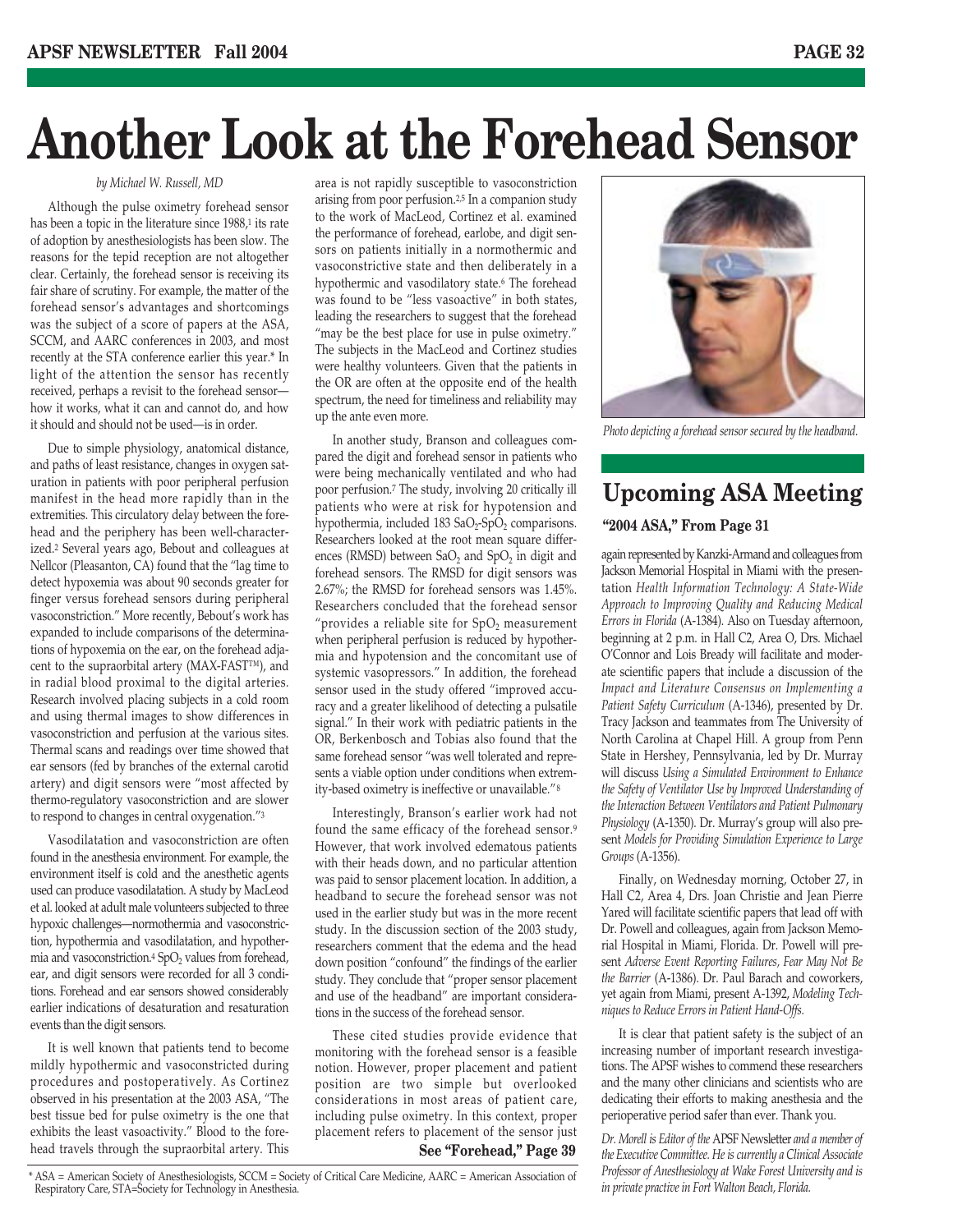# **Reading in the Operating Room: Is It Acceptable, Just Because We Can?**

# *by Terri G. Monk, MD, and Adolph H. Giesecke, MD*

Like the stock market, which waxes and wanes in irregular, dysrhythmic undulations, the interest that residents and practitioners have in reading in the operating room (OR) follows a similar course. Recently, we have observed that reading in the OR has gradually crept back into our practice; it is in a waxing phase. We understand why anesthesiologists are tempted to read in the OR ("Watching surgery is like watching paint dry," and "I have no time to read at home so I need to make up for lost time in the OR"). This subject became the focus of serious discussion in a panel on patient safety presented at the recent annual meeting of the Association of University Anesthesiologists in Sacramento, CA. We feel that reading in the OR seriously compromises patient safety and are opposed to it for the following 4 reasons:

First, reading diverts one's attention from the patient. If, because one's attention is diverted, 1 or 2 minutes of warning signals are missed, then the remaining time may not be adequate to evaluate the problem, make a diagnosis, and take corrective action. The consequence may be a severely injured patient. However, with improved monitoring techniques (pulse oximetry, capnography), it can be argued that this scenario is less likely.

Second, the patient is paying for our undivided attention, and most well-informed patients want to know if we plan to turn over a portion of their anesthesia care to a nurse or resident. If we are obliged to honestly answer that concern, then, should we also be obliged to inform the patient that we plan to read during a portion of the anesthetic? If patients knew, they would probably request a reduction in our fee for service or choose another anesthesiologist. On a personal level, we would not want the anesthesiologist caring for us or our family to read during surgery. Is it fair to provide less vigilance to our patients than we would expect during our own anesthetic?

Third, it is medico-legally dangerous. Any plaintiff's attorney would love to have a case in which the circulating nurse would testify, "Dr. Giesecke was reading when the cardiac arrest occurred. Yep, he was reading the *Wall Street Journal.* You know he has a lot of valuable stocks that he must keep track of." It is possible that if anesthesiologists informed their malpractice carriers that they routinely read during cases, the companies might raise premiums or cancel malpractice coverage.

Fourth, the practice of reading in the OR projects a negative public image. In this case, the nurses, technicians, aides, and surgeons represent the public. The officers of the ASA must occasionally serve as spokespersons for our profession at press conferences. Usually this follows a highly publicized disaster. It would be very difficult for them to defend the

practice of reading in the OR. *The public perception of our manner of practice is critical to the future integrity of the practice of anesthesiology.* Let us strive to project an appropriate image. Reading in the OR should NOT be part of the image.

Despite our strong objections to reading in the OR, many of our colleagues feel differently. In 1995, Dr. Weinger wrote an article for the *APSF Newsletter* discussing the practice of reading in the OR and pointed out that there were no scientific data on the impact of reading on anesthesia provider vigilance.<sup>1</sup> He concluded, "In the absence of controlled studies on the effect of reading in the operating room on vigilance and task performance, no definitive or generalizable recommendations can be made," and the decision to read or not should be "a personal one based on recognition of one's capabilities and limitations."1 This commentary generated a flurry of letters to the editor from anesthesiologists supporting both sides of the issue. Advocates of reading said it was no different than "any conversation with another person in the operating room about topics unrelated to patient care" or "listening to music" during the procedure, while opponents called the practice "appalling" and "totally unacceptable."

In an attempt to resolve the controversy, the APSF awarded a patient-safety grant to Dr. Weinger in 1997 for his project entitled "Scientific Evaluation of Anesthesiologist Performance: Further Validation and Study of the Effects of Sleep Deprivation and of Intraoperative Reading." In a recent abstract, Weinger reported that anesthesia providers read in 35% of cases, but found no evidence that vigilance was different between reading and non-reading periods.2 He concluded that intraoperative reading by anesthesiologists "may have limited effects on vigilance and therefore may not *a priori* put patients' safety at risk."

While there appears to be no conclusive evidence that reading in the OR affects vigilance on the part of the anesthesiologist, we still object to this practice. Former President Bill Clinton was highly criticized for his affair with an intern, despite a lack of evidence indicating that this indiscretion affected his performance as president or adversely affected the country. When asked in a recent CBS television interview why he had an affair with Monica Lewinsky, Mr. Clinton responded, "For the worst possible reason: just because I could. I think that's just the most morally indefensible reason that anybody could have for doing anything." As anesthesiologists, we know that we can read in the OR and recognize that there is no scientific evidence that reading in the OR adversely affects a patient's outcome. Would we, however, want to defend this practice in a television interview?

*Dr. Monk is a Professor in the Department of Anesthesiology at Duke University Medical Center, Durham, NC, and Dr. Giesecke is a Professor of Anesthesiology and Pain Management and Former Jenkins Professor and Chairman at the University of Texas Southwestern Medical Center, Dallas TX.*

### **References**

- 1. Weinger MB. In my opinion: lack of outcome data makes reading a personal decision, states OR investigator. APSF Newsletter 1995;10:3-5.
- 2. Weinger MB. Assessing the impact of reading on anesthesia provider's vigilance, clinical workload, and task distribution. Available on the web at: http://www.anestech.org/Publications/Annual\_2003/ sta117.html. Accessed on August 9, 2004.



*Perusing the business section of the* Dallas Morning News, *Dr. Giesecke demonstrates the bad practice of reading in the OR.*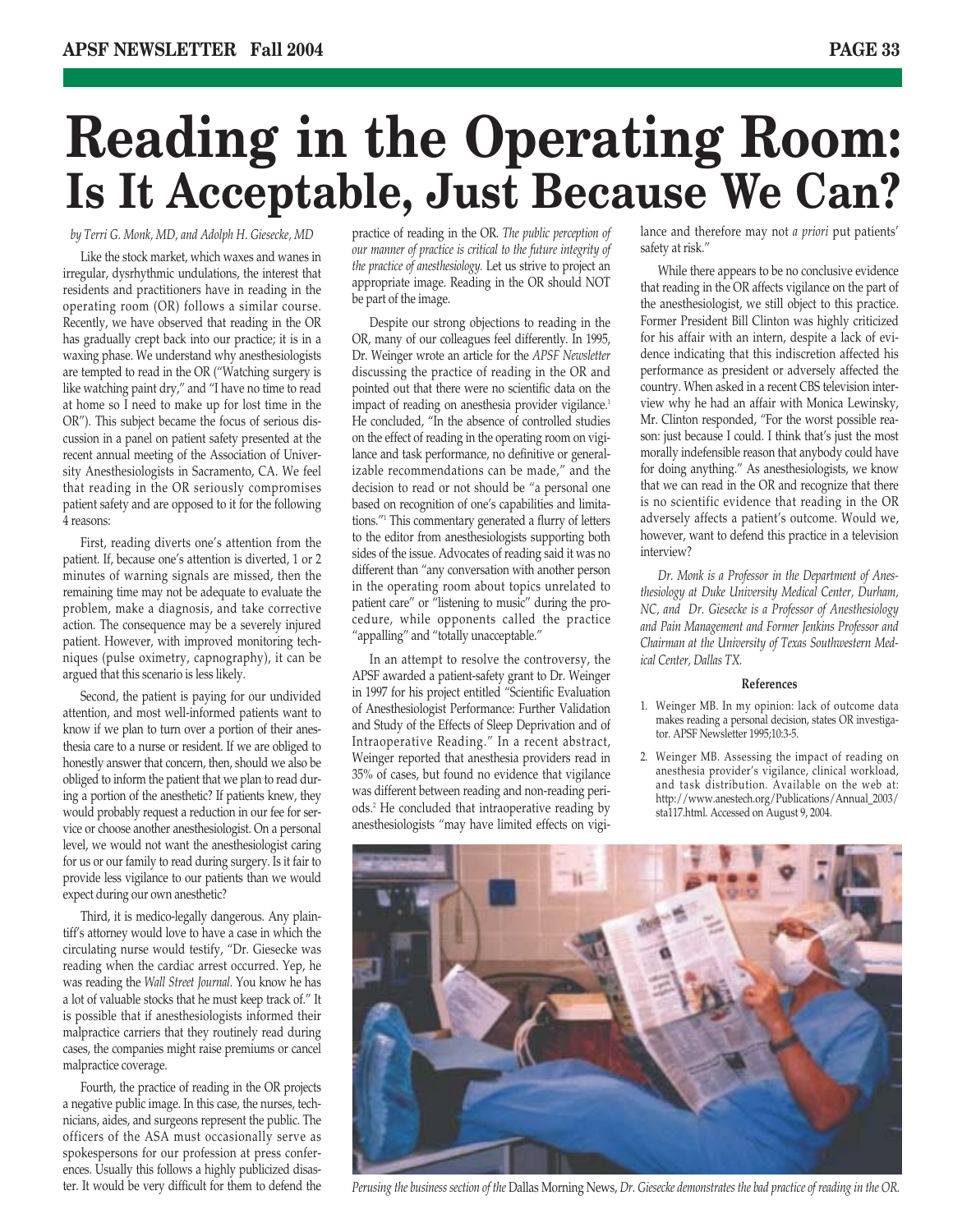# **Dear SIRS**

# **Common Gas Outlet Concern Leads to Corrective Action**





*Michael Olympio, MD, Chair of the APSF Committee on Technology and Co-Founder of the SIRS Initiative.*

**Dear SIRS** refers to the **Safety Information Response System**. The purpose of this column is to expeditiously communicate technology-related safety concerns raised by our readers, with input and responses from manufacturers and industry representatives. This process was developed by Drs. Michael Olympio, Chair of the Committee on Technology, and Robert Morell, Editor of this newsletter. Dr. Olympio is overseeing the column and coordinating the readers' inquiries and the responses from industry. "Dear SIRS" made its debut in the Spring 2003 issue.

# **Dear SIRS:**

I had the pleasure of investigating the newest and latest versions of anesthesia machines at the 2003 ASA meeting. I was surprised to observe an auxiliary common gas outlet on the Anestar machine (by Datascope), which could easily and perhaps inadvertently be lifted up and opened during mechanical ventilation. This seemed to be possible without indication to the user, and the fresh gas flow would then be diverted into the room. It was my understanding that prior standards for anesthesia machines (ASTM F1850-98a Section 10; 69.2 Note 25 and 69.2.1, Tests for Compliance) required some type of locking device for the common gas outlet to prevent unnoticed or undesirable disconnection from the breathing circuit. Although many of the modern machines have a direct connection of fresh gas to the breathing circuit, the presence of these 'auxiliary" outlets (also found in the GE Datex-Ohmeda Aestiva) has recreated the need for a locking mechanism and/or a visual/audible warning.

I must add that I personally spoke to Abe Abramovich, the Director of Anesthesia Systems Development at Datascope, Corp., about this problem, and his receptiveness to an immediate solution encouraged me to co-create this "Dear SIRS" column in the *APSF Newsletter*. Following is Mr. Abramovich's response to my concerns. I believe that clinicians and industry can work together in a constructive and professional manner to improve the safety of our patients.

*Michael A. Olympio, MD Chair, Committee on Technology APSF*

# **Dear SIRS (response):**

The issue you are referring to regarded the fresh-gas outlet port on the right side of the Anestar's patient module. In the original implementation, lifting the spring-loaded, flip-up port lid to insert an external circuit connector operated an internal valve which directed the fresh-gas flow away from the circle system to the fresh-gas port. Normally, if an external circuit is NOT inserted into the fresh-gas port, the resting position of the lid/valve is in the closed position and internal gas flow is directed to the circle system. During the last ASA, you observed that a mechanical interlock to the lid/valve would deter unintended actuation of the device. At the time you saw the original implementation, the fresh-gas port had not yet been released to the field. Although not a hazard to patient safety, since the spring-loaded lid/valve ensures valve closure when not in use, Datascope appreciated this suggestion and implemented it. See before and after photographs below. I view such input as one of the positive elements in the APSF relationship between anesthesiologists and industry in exchanging views and ideas. We all have the patient's best interest in mind, and want the use of Datascope's equipment to be a positive experience.

### *Abe Abramovich*

*Director, Anesthesia Systems Development Datascope Corp., Patient Monitoring Division Mahwah, NJ* 



*Top: Closed flip-up lid/valve without interlock. Bottom: Open flip-up lid/valve without interlock.*



*Top: Closed flip-up lid/valve showing new interlock. Bottom: Open flip-up lid/valve showing new interlock.*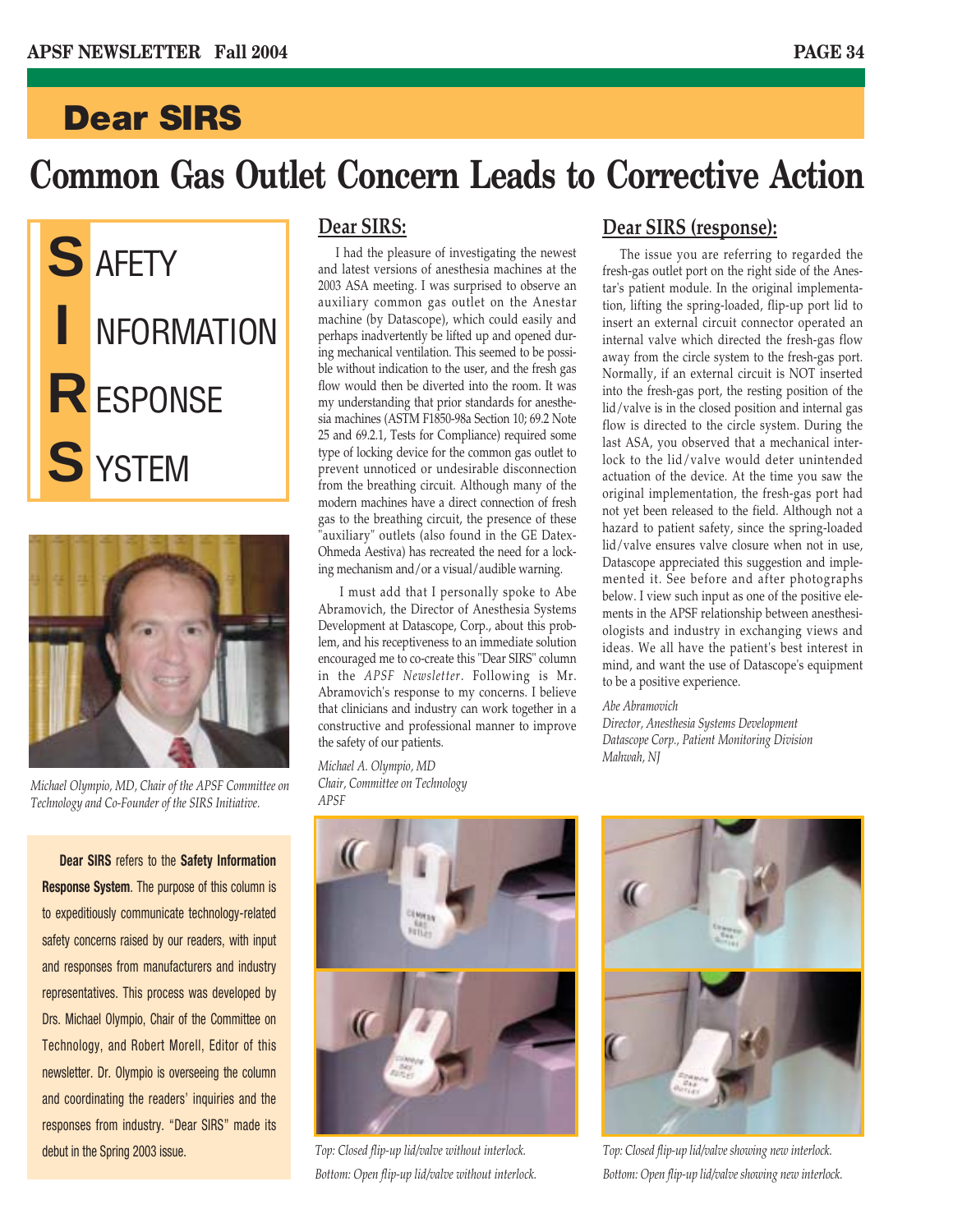# **Letter to the Editor:** *Circuit Obstruction Mimics Bronchospasm*

# **To the Editor:**

An 11-year-old male was successfully induced for a cleft palate repair. After insertion of the endotracheal tube, a marked change in pulmonary compliance was noted. The endotracheal tube was replaced on 2 separate occasions and albuterol was administered because of a presumptive diagnosis of bronchospastic disease. When none of these therapeutic interventions were successful in ameliorating the change in compliance, a careful inspection of the anesthesia circuit was then conducted. This inspection revealed a partial obstruction from a Luer adaptor that was designed to fit over the carbon dioxide sampling port.

This Luer adaptor had been impacted in the elbow of the circuit. This occurred because of a process deficiency during the reprocessing of the anesthesia circuit. It should be noted that the hospital had decided to utilize a pasteurization process for reusing anesthesia circuit tubing and bags as a costcontaining measure. The obstruction in the elbow of the anesthesia circuit was not detected because the automated anesthesia machine checkout process for the Datex Ohmeda unit was proximal to the circuit elbow.

Fortunately, the partial obstruction in the anesthesia circuit was discovered in a timely fashion, and an untoward patient outcome was averted. Institutions considering changing from a disposable circuit to a reusable (pasteurization) process need to be sure that the reprocessing procedure assures that no pieces of equipment are inappropriately placed in the anesthesia circuit.

*Kathy Nichols, MD Dave Thomas, MD C.J. Barker, RN Tucson, AZ*



*End-on view of the Luer adaptor wedged into the elbow of the anesthesia circuit.*



*Side view of the Luer adaptor wedged into the elbow of the anesthesia circuit.*

Steven C. Mendell

Marcus Schabacker, MD

Robert K. Stoelting, MD

Robert A. Virag **TRIFID** George Yariv **Oridion** 

LMA Patty Reilly **Nellcor** 

B. Braun

APSF

# **ANESTHESIA PATIENT SAFETY FOUNDATION CORPORATE ADVISORY COUNCIL**

Bruce Gingles

| George A. Schapiro, Chair          | Nassib G. Chamoun<br>Aspect            |
|------------------------------------|----------------------------------------|
| Abe Abramovich<br>Datascope        | Ann Custin                             |
| Richard Atkin<br><b>Spacelabs</b>  | Dräger                                 |
| Paul A. Baumgart                   | William Denman, MD<br>Tyco Healthcare  |
| <b>GEMS IT</b>                     | Sandy Eames                            |
| Casey D. Blitt, MD<br><b>APSF</b>  | Medical Strategic<br>Planning          |
| Judson L. Boothe<br>Kimberly Clark | Robert Evans, MD<br>Docusys            |
| James E. Carne<br>Baxter           | Michael S. Ferrara<br>Becton-Dickinson |

Becton-Dickinson

Cook Critical Care David Goodale, PhD, DDS AstraZeneca Walter Huehn Philips Kevin King GEMS IT Regina King Baxter George X. Maliekal Abbott Charles H. McLeskey, MD Abbott

**Letter to the Editor: Oblique Risks of Anesthesia**

If we take a few steps back from the anesthesia machine, maybe all of the way back to the staff lounge so we can get a good look at our patient care setting—and we thoroughly survey our work environment—I believe that there exists an area of gross neglect, which poses a potential risk to the general population of our post  $9/11$  world. A risk, I believe, which we can do a better job of decreasing. Although we all practice in settings accredited by the JCAHO, AAAHC, and AAAASF,\* which have "standards" applying to the secure storage and dispensation of medications (e.g., narcotics), we would probably all recognize huge safety gaps in this category of our daily operations. Narcotics may be kept in double lock boxes; however, other drugs, such as succinylcholine, can be accessed from multiple refrigerators and anesthesia carts from the ICU to the ambulatory surgery center. During normal working hours, succinylcholine and other medications are simply not kept under lock and key. As we know, just 5 ml of succinylcholine (in the wrong hands) given intramuscularly to a 70-kg individual on the street, is lethal. I would like to see a dialogue on the merits of various improved/strengthened anesthesiology standards that would keep better tabs on the dangerous drugs used in our profession every day.

I see 2 ways in which we can improve. First, we could keep more dangerous (or potentially misused), non-narcotic medications in fewer, centralized locations that would be under some form of electronic surveillance at all times. Second, we should encourage standards that would require computer tracking chips (such as those currently used in grocery and hardware stores) to be placed inside medication vials/ampoules so that the medication could be tracked—from shipment at the factory to delivery at the bedside. These suggestions could not only decrease theft and waste, but also provide a more secure "system" within which we practice our trade. Terrorism and injury to innocent people may be just as great a threat on the smaller scale of health care institutions, as they are in the larger arenas of mass public gatherings and weapons of mass destruction.

*Adam Frederick Dorin, MD, MBA San Diego, CA*

\* JCAHO = Joint Commission on Accreditation of Healthcare Organizations, AAAHC = The Accreditation Association for Ambulatory Health Care, AAAASF = The American Association for Accreditation of Ambulatory Surgery Facilities.

*New APSF web address:* **www.apsf.org**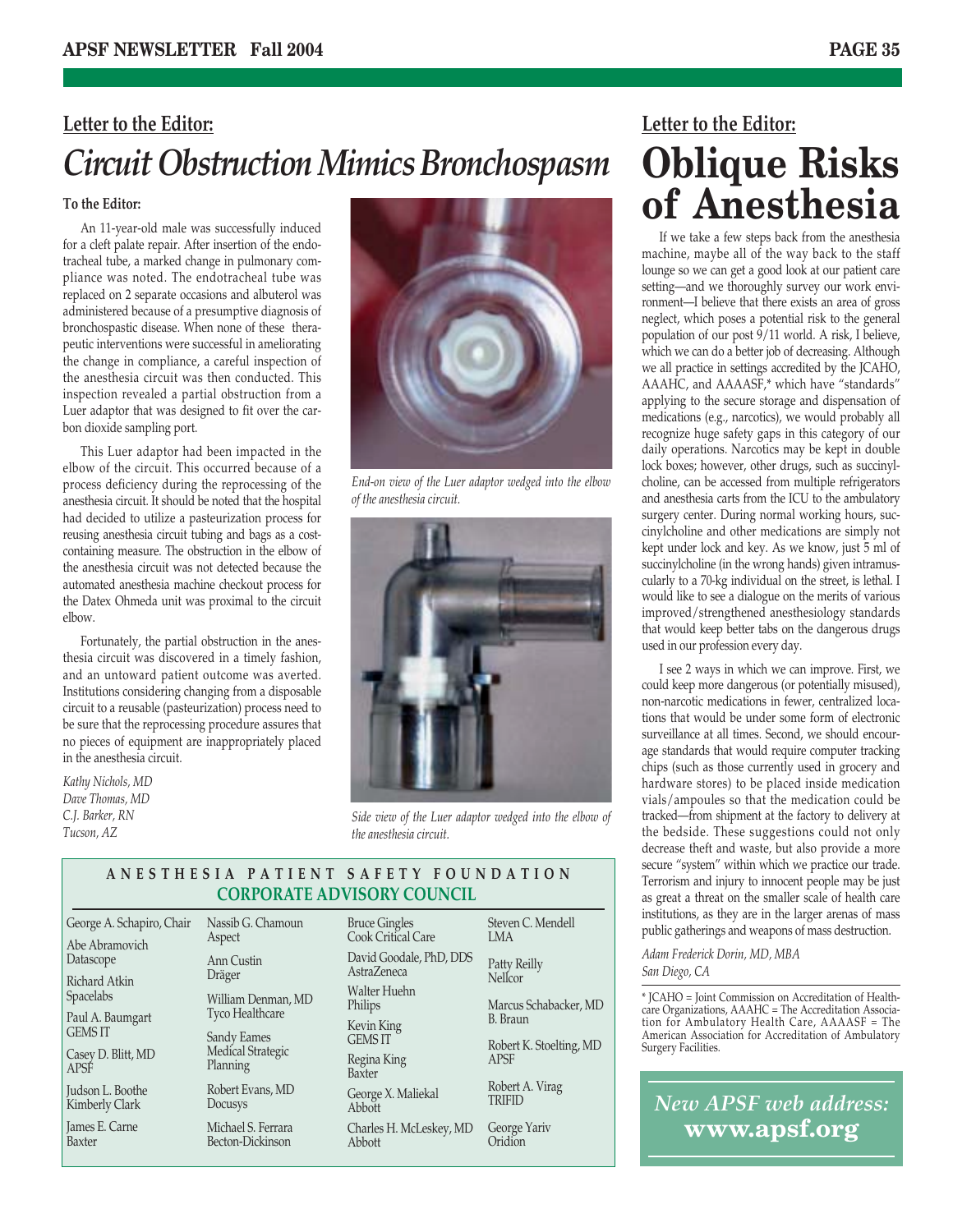# **Anesthesia Patient Safety Foundation**

# **Corporate Donors**

**Founding Patron (\$400,000 and higher)** American Society of Anesthesiologists (asahq.org)

### **Foundation Patron GE Healthcare**

### **(\$50,000 to \$99,999)**

General Electric Healthcare (gemedical.com)

# **Benefactor Patron (\$25,000 to \$49,999)**

Abbott Laboratories (abbott.com)

Aspect Medical Systems (aspectms.com)

AstraZeneca Pharmaceuticals, LP (astrazeneca.com)

Philips Medical Systems (medical.philips.com)

**Grand Patron (\$15,000 to \$24,999)** Baxter Anesthesia and Critical Care (baxter.com) Dräger Medical (nad.com) Preferred Physicians Medical Risk Retention Group (ppmrrg.com)

# **Community Donors**

(includes Anesthesia Groups, Individuals, Specialty Organizations, and State Societies)

### **Grand Sponsor (\$5,000 and higher)** Florida Society of Anesthesiologists

Indiana Society of Anesthesiologists Robert K. Stoelting, MD

# **Sustaining Sponsor (\$2,000 to \$4,999)**

Academy of Anesthesiology Alabama Society of Anesthesiologists Anesthesia Associates of Massachusetts Anesthesia Consultants Anesthesia Resources Management Anesthesia Service Medical Group Arizona Society of Anesthesiologists Nassib G. Chamoun Georgia Society of Anesthesiologists Indianapolis Society of Anesthesiologists Massachusetts Society of Anesthesiologists Michigan Society of Anesthesiologists Minnesota Society of Anesthesiologists Ohio Society of Anesthesiologists Old Pueblo Anesthesia Group Pennsylvania Society of Anesthesiologists Society for Cardiovascular Anesthesia Wisconsin Society of Anesthesiologists

# **Contributing Sponsor (\$750 to \$1,999)**

Affiliated Anesthesiologists, Inc. J. Jeffrey Andrews, MD Anesthesia Associates of Columbus Anesthesia Associates of Northwest Dayton, Inc. Anesthesia Services of Birmingham Anesthesia Service of Eugene, PC Arkansas Society of Anesthesiologists

# **Data Dictionary Task Force Supporters**

**(\$20,000 to \$30,000)** Cerner Corporation (cerner.com) Dräger Medical (nad.com) eko systems, Inc. (ekosystems.com) General Electric Healthcare (gemedical.com) Picis, Inc. (picis.com) Philips Medical Systems (medical.philips.com) Informatics Clinical Information Systems, Ltd.

## **Patrons (\$10,000 to \$14,999)**

Becton Dickinson (bd.com) Spacelabs Medical (spacelabs.com) Tyco Healthcare (tycohealthcare.com)

# **Sustaining Members (\$5,000 to \$9,999)**

Alaris Medical Systems (alarismed.com) First Professionals Insurance Company (fpic.com) B. Braun Medical (bbraun.co.uk) Datascope Corporation (datascope.com) LMA of North America (lmana.com) Medical Education Technologies, Inc. (meti.com) Organon (organon.com) Vance Wall Foundation

# **Sponsoring Members (\$1,000 to \$4,999)**

Andros Incorporated (andros.com) Arrow International (arrowintl.com) Cook Critical Care (cookcriticalcare.com) Docusys, Inc. (docusys.net) King Systems Corporation (kingsystems.com) Masimo Corporation (masimo.com) Medical Gas Management, Inc. (mgmusa.com) Medical Strategic Planning (medsp.com) Oridion (oridion.com) Roche Laboratories (roche.com) TRIFID Medical Group LLC (trifidmedical.com)

### **Corporate Level Members (up to \$999)**

Belmont Instrument Corporation (belmontinstrument.com) Boehringer Laboratories, Inc. (autovac.com) Hoana Medical, Inc. (hoana.com) Somnia, Inc. (somniainc.com)

# **Subscribing Societies**

American Society of Anesthesia Technologists and Technicians (asatt.org) American Academy of Anesthesiologist Assistants (anesthetist.org)

# Asheville Anesthesia Group

Association of Anesthesia Program Directors Capital Anesthesiology Association Frederick W. Cheney, MD Connecticut Society of Anesthesiologists Jeffrey B. Cooper, PhD Illinois Society of Anesthesiologists Iowa Society of Anesthesiologists Kentucky Society of Anesthesiologists Edward R. Molina-Lamas, MD Maryland Society of Anesthesiologists Members of the Academy of Anesthesiology Michiana Anesthesia Group Missouri Society of Anesthesiologists Robert C. Morell, MD Nebraska Society of Anesthesiologists John B. Neeld, MD Nevada Society of Anesthesiologists New Jersey State Society of Anesthesiologists New Mexico Anesthesia Consultants Oklahoma Society of Anesthesiologists Oregon Society of Anesthesiologists Physician Anesthesia Service Ellison C. Pierce, Jr., MD Pittsburgh Anesthesia Associates Society of Academic Anesthesia Chairs Society for Ambulatory Anesthesia Society of Neurosurgical Anesthesia and Critical Care Society for Pediatric Anesthesia South Carolina Society of Anesthesiologists South Dakota Society of Anesthesiologists Spectrum Medical Group

Texas Society of Anesthesiologists Washington State Society of Anesthesiologists West Jersey Anesthesia Associates, PA

Anesthesia Associates of St. Cloud Association of Maxillofacial Surgeons Susan Bender, CRNA California Society of Anesthesiologists Robert A. Caplan, MD Cardiovascular Anesthesia, LLC John C. Chatelain CHMC Anesthesia Foundation Melvin A. Cohen, MD Colorado Society of Anesthesiologists Commonwealth Anesthesia Associates W. Keith Conerly, CRNA Paula A. Craigo, MD Deborah Dlugose, CRNA Norig Ellison, MD Barry J. Friedberg, MD Georgia Anesthesia Associates Barry M. Glazer, MD Griffin Anesthesia Associates Jonathan Griswold, MD Peter Hendricks, MD Dr. and Mrs. Glen E. Holley Idaho Society of Anesthesiologists Independence Anesthesia, Inc. Sharon Rose Johnson Robert E. Johnstone, MD Jennifer C. Kaltwasser, MD Kansas Society of Anesthesiologists Scott D. Kelley, MD Daniel J. Klemmedson, DDS, MD Susan Mary Lawlor, CRNA Roger W. Litwiller, MD Maine Society of Anesthesiologists Medical Anesthesiology Consultants Corporation

**Sponsor (up to \$749)** Anesthesia Associates of Boise Mississippi Society of Anesthesiologists Roger A. Moore, MD New Hampshire Society of Anesthesiologists Beverly K. Nichols, CRNA L. Charles Novak, MD Denise O'Brien, RN Jill Oftebro, CRNA PAR Management, LLC Physician Specialists in Anesthesia Richard C. Prielipp, MD Debra D. Pulley, MD Rhode Island Society of Anesthesiologists Society for Technology in Anesthesia Southern Tier Anesthesiologists, PC University of Maryland Anesthesiology **Associates** Vermont Society of Anesthesiologists Virginia Society of Anesthesiologists Drs. Mary Ann and Mark A. Warner Matthew B. Weinger, MD West Virginia Society of Anesthesiologists Dr. and Mrs. Wetchler Lawrence Wobbrock, JD Waterville Anesthesia Associates West River Anesthesiology Consultants Woodland Anesthesia Associates

## **In Memoriam**

In memory of Normand MacDonald Bremmer, MD (Texas Society of Anesthesiologists) In memory of Robert A. Sandoval, MD (Texas Society of Anesthesiologists) In memory of Margie Frola, CRNA (Sharon R. Johnson, MD)

*Note: Donations are always welcome. Send to APSF; c/o 520 N. Northwest Highway, Park Ridge, IL 60068-2573 (Donor list current through August 30, 2004)*

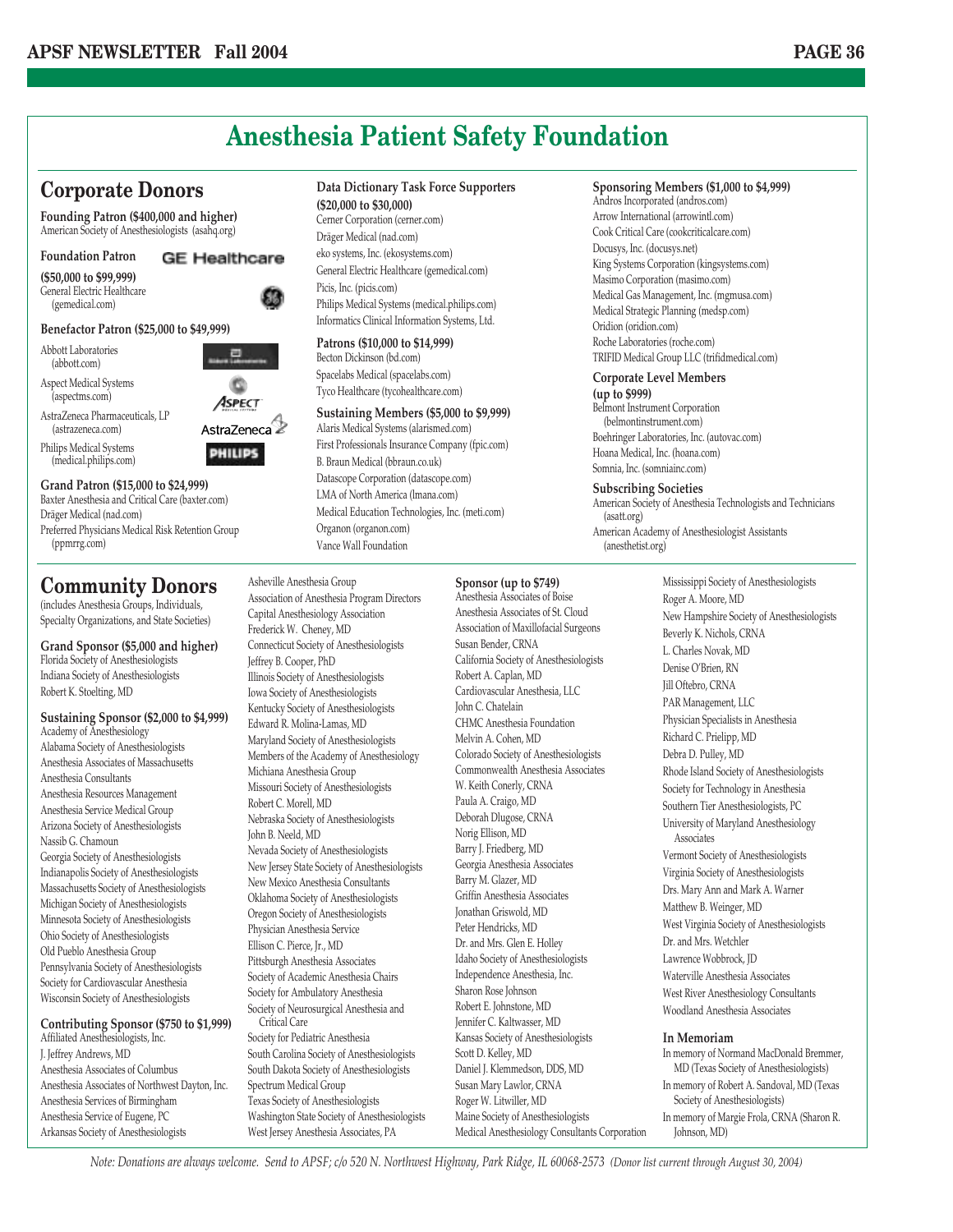# **Woodward Maneuver Advocated For Treatment of Cardiac Arrest** *Reader Extremely* **Letters to the Editor:**

## **To the Editor:**

Cardiac arrest during spinal anesthesia with the resultant severe to lethal neurologic injury was highlighted by Caplan in his 1988 review of closed malpractice insurance claims.1 Preemptive treatment as well as pharmacologic arrest protocols have been put forth, but none address one basic physiological aspect of the heart: The heart is a non-sucking pump (i.e., myocardial relaxation coupled with central venous pressure allows for passive filling of the heart).2 During cardiac arrest while the patient is under axial anesthesia, no matter how vigorously the closed chest is massaged, the cardiac output will not be enough to sustain perfusion to the brain. In addition, with the arterial vascular system dilated distal to the sympathetic block, one would surmise a preferential perfusion to the lower body in spite of CNS auto regulation.

In 1952, a Tasmanian orthopedic surgeon described a case in which a 4-year-old boy in surgery for fractures of the hand unexpectedly developed cardiac arrest. He was initially unable to establish normal cardiac rhythm. As was the custom at the time, he performed open chest cardiac massage. He describes the heart as being "small and empty," and his manual compressions of the heart were not effective in circulating blood. He immediately had the legs elevated vertically and felt the volume of the heart double almost instantly. It also began to beat spontaneously. He continued by wrapping the legs from foot to hip with Esmarch bandages.3 Woodward subsequently published 4 additional case reports in which cardiac arrest was successfully treated by elevating the legs.4

Elevating the legs has 2 functions. First, it functions to restore preload to the heart, facilitating closed chest massage, and secondly, it increases flow resistance to these areas possibly providing less of a steal from CNS perfusion.

The Woodward maneuver is a simple means of generating cardiac preload as well as some increase in peripheral vascular resistance. Once circulation has ceased, bombardment with pharmacology will be ineffective without some means of circulation. We suggest that if preventative strategies fail to avert a cardiac arrest that the first line of defense be the Woodward maneuver.

*A.J. Bogosian, MD*

*Swedish Hospital Medical Center*

*Matthew N. Ashbach, MS IV University of Washington College of Medicine Seattle, Washington*

### **References**

- 1. Caplan RA, Ward RJ, Posner K, Cheney FW. Unexpected cardiac arrest during spinal anesthesia: a closed claims analysis of predisposing factors. *Anesthesiology* 1988;68:5-11.
- 2. Pollard JB. Cardiac arrest during spinal anesthesia: common mechanisms and strategies for prevention. *Anesth Analg* 2001;92:252-6.
- 3. Woodward WW. Treatment of cardiac arrest: filling the heart by expelling blood from the limbs. *Lancet* 1952;1:82.
- 4. Woodward WW. Cardiac arrest treated by elevation of the limbs for fifteen seconds. *Lancet* 1960;2:1120.



**Be sure to visit the APSF Booth in the Exhibit Hall at the 2004 ASA Convention in Las Vegas**

# *Tired of Fatigue*

## **To the Editor:**

It has always perturbed me that for the 20 years I've been a practicing anesthesiologist not once have I seen guidelines for work hours for anesthesia providers. We all know too well the regulations imposed for airline pilots, truck drivers, nuclear plant workers, and even for residents-in-training for whom the new policy on work hours started in New York State. These guidelines are not baseless. There are innumerable studies by the military and articles in our own journals that dissect the effect of fatigue and long hours on the type of work that we do. That work that I am talking about is work that requires our utmost vigilance on a second-by-second basis. Working 12-14 hours a day or more and having to come back and start the whole process over again not only is detrimental to our health, but even worse for our patients. It is common sense that whatever hinders our work will eventually affect the patient.

Why the resistance to setting up guidelines for practicing anesthesiologists? Are there not guidelines for drug abuse among physicians? Are there not guidelines on how we should conduct ourselves in a manner which benefits the patient at all times? Then why the resistance to mentioning, specifically, the role fatigue plays on our performance? I just do not understand.

In my community, anesthesiologists are working long hours and keep going at the same pace without relief. I am not sure that many weeks of vacation is an answer. Vacation just gives temporary relief, not a change in "workstyle." We talk so much about lifestyle, but we should focus on "workstyle." This subject has come up in *Anesthesiology*,1 *Anesthesiology News*, and in the *Anesthesia Malpractice Prevention Newsletter.* So this isn't a subject that hasn't been dealt with, and our specialty needs to set the tone and document some guidelines.

I know I am not the only one who feels strongly about this issue, as I have seen many letters to the editor in various journals. I just hope that some day our leadership, whom I respect so much, will wake up to the issue of fatigue.

*Laurette M. Ellis, MD Miami, FL*

### **References**

1. Howard SK, Rosekind MR, Katz JD, Berry AJ. Fatigue in anesthesia: implications and strategies for patient and provider safety. *Anesthesiology* 2002;97:1281-94.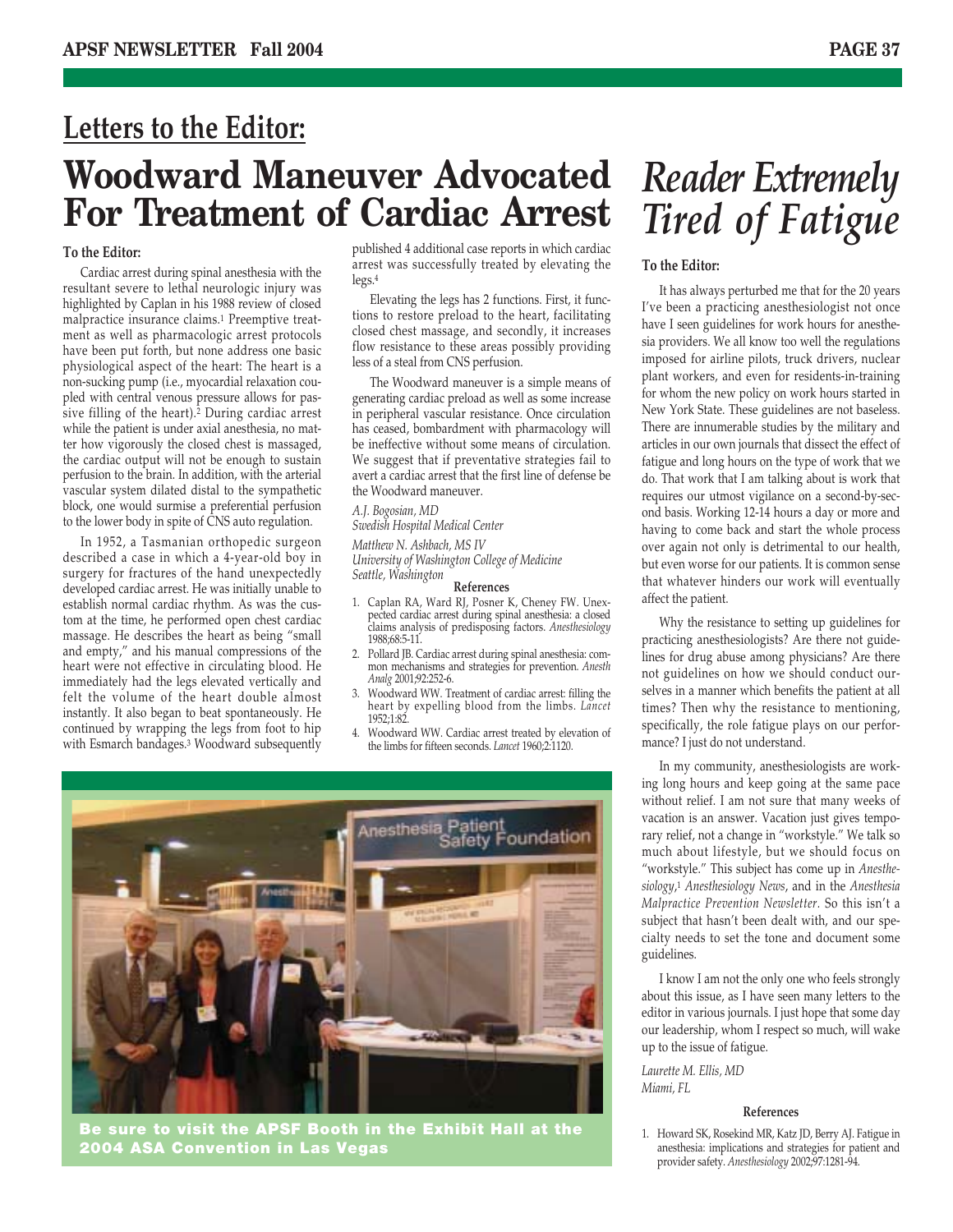# **Letter to the Editor: Etiology of Hypoxemia Often Overlooked**

# **To the Editor:**

I was struck by a seeming dichotomy in two sections of the Winter 2003-04 *APSF Newsletter*, the columns on postoperative hypoxemia vs. the current HRO initiatives.

To a critical care physician, it is readily apparent that in most clinical settings, it is not the **what** that is important, but the **why**. I can imagine few things more fundamental to accomplishing the goals of HRO than a thorough understanding of the physiologic mechanisms underlying any clinical scenario. Hypoxemia may be the best example, for the following reasoning: Hypoxemia, itself, is virtually benign medically. Rather, in almost all clinical scenarios, it is not the specific  $pO_2$  of a patient that is important, but rather, why the  $pO<sub>2</sub>$  is what it is.

In Murphy and Vender's article reviewing the 2003 ASA scientific papers, they discuss a paper regarding postoperative hypoxemia. In this review, they note the cause (intensive opiate analgesia), but focus on the hypoxemia without noting that the real problem is the ventilatory defect. This is more than just semantics. Frequently, clinicians pay more attention to hypoxemia, thinking it deleterious; therefore they apply oxygen, without an understanding that it's not the secondary hypoxemia that will hurt the patient, but the primary defect (ventilatory or pulmonary parenchymal) that really needs to be addressed to "save" the patient.

In similar fashion, the ASA's *Practice Guidelines for Sedation and Analgesia by Non-Anesthesiologists* are remarkable for underemphasizing the importance of breathing. The guidelines even state, "If hypoxemia develops during sedation/analgesia, supplemental oxygen should be administered." In my experience, such a concept is a recipe for respiratory arrest. It is a common occurrence in the ICU to review a chart of a newly intubated patient from the floor who has hypoxemia documented in their chart, followed by the application of oxygen, without sufficient (or any) investigation of the cause of the hypoxemia. In the case of the above, I would suggest that during sedation/analgesia, if hypoxemia develops, the first and foremost emphasis should be immediate determination of the cause of the hypoxemia. If the patient's physical breathing appears adequate and the airway is determined to be patent, then the procedure can be continued with oxygen supplementation. In fact, the entire 14-page guideline document could arguably have been summarized by one short sentence: BREATHING (via a patent airway) IS THE ONLY THING THAT COUNTS.

In short, hypoxemia is virtually always a secondary issue, a simple but highly important signal that something is wrong. In terms of patient safety, the focus on hypoxemia itself, and consideration of

it as harmful, is misplaced, and may even be injurious to the patient by distracting the clinician from a focus on the primary clinical problem, which may or may not be apparent. Subsequent application of oxygen may be doubly dangerous by raising the SpO2, thereby masking, often temporarily, the underlying pathology. Not that oxygen should not be applied when the  $SpO<sub>2</sub>$  reaches some low level, but dogged attention must not be diverted from determining and addressing the cause of the hypoxemia.

In addition to the guidelines statement cited above, the guidelines also recommend that supplemental oxygen be administered to all patients undergoing deep sedation "unless specifically contraindicated." I'm not sure what the latter means, but the guidelines are silent on the complications of this practice, which render oxygen, in my opinion, one of the most dangerous drugs used in acute care medicine.

Specifically, in many settings, practitioners use the pulse oximeter as the de facto monitor of adequacy of ventilation, without realizing that they are doing so. By my observation, this includes many who are not anesthesia providers, yet practice sedation, along with nurses in the recovery room and ICU, and even during monitored anesthesia care. These individuals may fail to understand that only if the patient breathes room air does the  $SpO<sub>2</sub>$  correlate closely with alveolar ventilation (with only a lag of a few breaths). Once added inspired oxygen is applied, even one or two liters by nasal cannulae, the patient is moved to the right on the Hb-oxygen dissociation curve, and the  $pO<sub>2</sub>$  no longer linearly correlates with the  $SpO<sub>2</sub>$ ; the  $SpO<sub>2</sub>$  therefore no longer correlates with alveolar ventilation. In fact, the higher the percentage of inspired oxygen, the less the  $SpO<sub>2</sub>$  moves with even large changes in  $pO<sub>2</sub>$ , and therefore  $pCO<sub>2</sub>$ —all the way up to apneic oxygenation.

Thus, the use of oxygen may mask the onset and delay the recognition of inadequate ventilation, apnea, and/or airway obstruction, as detected by pulse oximetry. Accordingly, probably the best way for the non-anesthesia provider to stay out of trouble during IV sedation is to titrate drugs slowly to a patient breathing room air. The decline in  $SpO<sub>2</sub>$  to the point of the practitioner's comfort would thus preclude further administration of drug doses or combinations that would cause further hypoventilation or apnea. (Note that the level of induced hypoventilation directly reflects the degree of sedation; in turn, in a sedated patient breathing room air, the  $SpO<sub>2</sub>$  correlates with the ventilatory status. Thus, in such a patient the  $SpO<sub>2</sub>$  offers an indirect but quantitative measure of the patient's level of sedation, and as a practical matter, sedative administration can therefore be titrated to the  $SpO<sub>2</sub>$ , but only if the patient is breathing room air.)

For those who have any doubt about the benign consequences of hypoxemia itself, the following reports and case histories from anesthesiologists and critical care physicians from around the world who participate in the GasNet and CCM-L web-discussion groups are presented for consideration:

- Fourteen-year-old with severe hypoxic ephalopathy after choking. After terminal extubation, SpO<sub>2</sub> 25-40% for 18 hours. Normal HR and BP, good perfusion, normal ECG, no metabolic acidosis on ABG despite a PaO<sub>2</sub> of 24 mmHg (pH 7.30, PaCO<sub>2</sub> 59).
- The FAA requires that flight crews wear oxygen only for altitudes above 12,500 feet. For nonpressurized aircraft, the FAA requires that passengers be offered supplemental oxygen for altitudes only above 14,000 ft, which corresponds to a  $SaO<sub>2</sub>$  below 82%.
- "In research sleep studies, saturations varied in the 80-90% range. People with sleep apnea go for many years prior to diagnosis, spending most of every night with saturations lower than that, and it doesn't bother them very much. And they are mostly people with co-morbidity as well. I've spent a number of experimental periods myself with a saturation of 80% and barely noticed the difference."
- "When flying at 5500 feet my  $SpO<sub>2</sub>$  was 91%. I remember thinking to myself that here I was, making life-threatening decisions in real-time, with a PaO<sub>2</sub> at the low end of the scale."
- "My little pulse oximeter has traveled widely and highly. This pulse oximeter was originally purchased for studies on Mt. McKinley at 14,000- 18,000 ft, and accompanied me on a highly enlightening trip to Bolivia. In sea-level Miami I boarded the plane at 98% saturation, by midflight it had dropped to 85%, and by the time I got off in La Paz the next morning, my oxygen saturation had dropped to 60%. I carried my own luggage through customs. I felt short of breath but euphoric and herculean. The average  $O<sub>2</sub>$ saturations of lifelong residents of Lake Titicaca (13,000 ft) and Bolivia's Altiplano (13,000-17,000 ft) were 82-85%."
- "Hiking the Inca trail, I found that my wimpy saturations in the mid-high 80s were for unknown reasons higher than those of most of the Quechuan porters."
- "Annually in Colorado at Independence Pass (roughly 12,000 ft), I spend a couple of hours tricking tourists into exercising while wearing a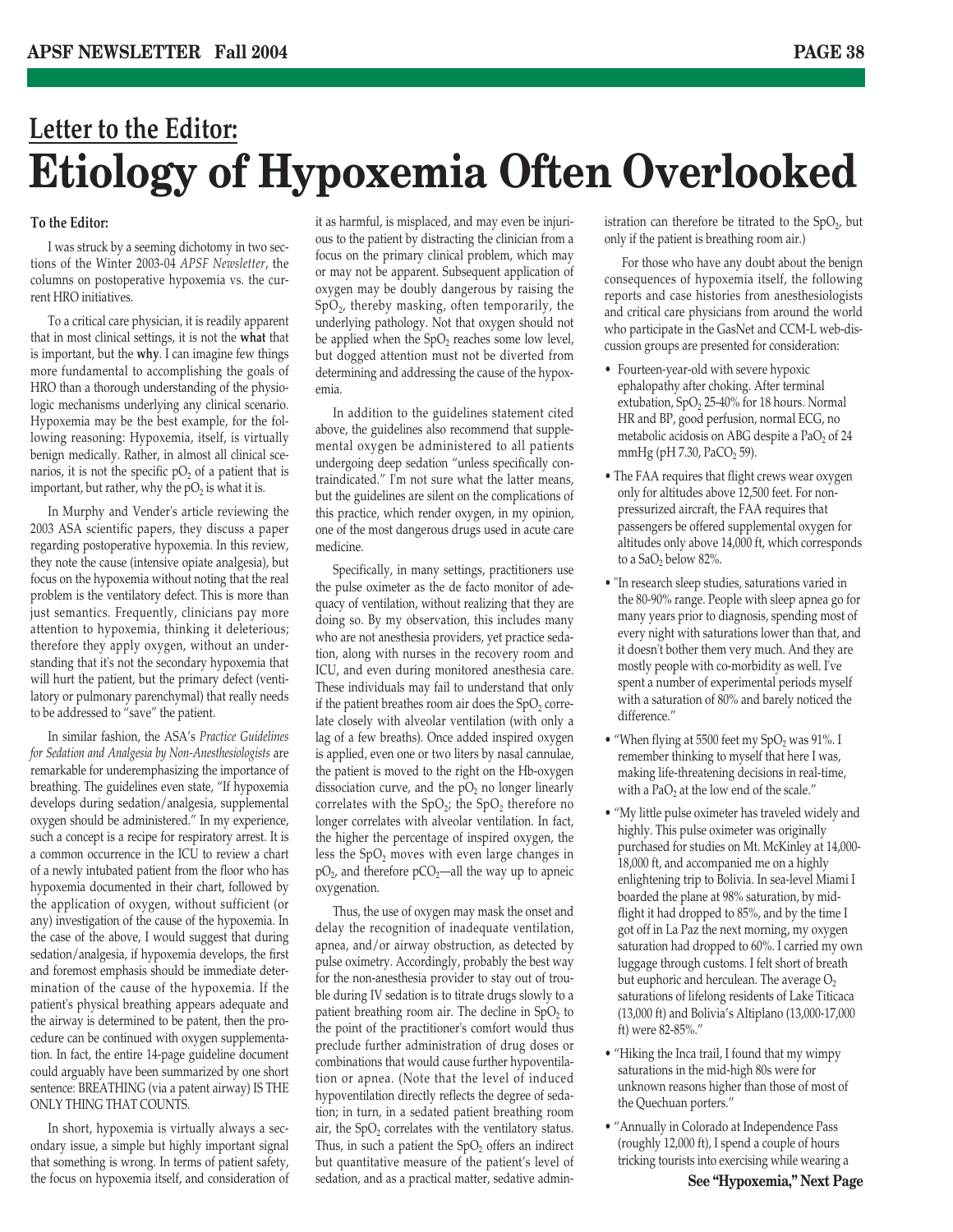# **Letter to the Editor: Hypoxemia May Be Tolerated Better Than We Might Think**

## **"Hypoxemia," From Preceding Page**

pulse oximeter.  $O_2$  saturations run as high as  $90\%$ or as low as the mid-70s. Most are in the high-80s."

• "The take-home message to me, however, was that people function quite well with traditionally considered "inadequate" saturation. Or at least they can be easily duped into carrying their own luggage."

Proof of lack of detriment does exist. There have been studies in thousands of patients showing that when anesthesiologists are not aware of the  $SpO<sub>2</sub>$ , moderate levels of hypoxemia (i.e., SpO<sub>2</sub>s in the 80s) occur commonly, with no adverse effect to patients.1,2

From the above and other studies, and from knowledge and insight gained since the advent of pulse oximetry in the OR, there can be little doubt that during the majority of years that anesthesiology has been practiced (i.e., from the mid 1800s to the mid-1980s), episodic undiagnosed hypoxemia was rampant, yet patients weren't dying, having myocardial infarctions, or stroking out by the hundreds, unless the hypoxemia was prolonged. The latter cases virtually always occurred as a result of a major ventilatory problem, recognized or not (in particular, unrecognized esophageal intubation, apnea, or airway obstruction).

There is no consistent evidence, even in patients with stable coronary artery disease, that low levels of acute hypoxemia (or even chronic hypoxemia in some settings) are, in themselves, dangerous. On the contrary, there is much anecdotal evidence of no harm coming to such patients. Evidence from the years previous to the development of the pulse oximeter would overwhelmingly corroborate that. What is potentially dangerous are the reasons for which the  $SpO<sub>2</sub>$  drops acutely in acute care settings.

Finally, "A Focus on History" (*ASA Newsletter* September 2001) states: "Inhalation anesthesia of the early 1920s consisted of either breathing anesthetic gases and vapors via a mask and bag or by open-drop of volatile liquids (ether or chloroform) on a gauze mask. There were no intravenous agents to speed induction. One hundred percent nitrous oxide was administered for gas induction and attainment of maximum anesthesia. Induction was usually accomplished within 2 to 3 minutes and was followed by addition of 10 percent to 15 percent oxygen, or more, to avoid cyanosis. 'Too much oxygen' was shunned to avoid diluting the nitrous oxide ."

## *Leo Stemp Springfield, MA*

### **References**

- 1. Moller JT, Pedersen T, Rasmussen LS, et al. Randomized evaluation of pulse oximetry in 20,802 patients: I. Design, demography, pulse oximetry failure rate, and overall complication rate. *Anesthesiology* 1993;78:436-44
- 2. Moller JT, Johannessen NW, Espersen K, et al. Randomized evaluation of pulse oximetry in 20,802 patients: II. Perioperative events and postoperative complications. *Anesthesiology* 1993;78:445-53.

**Editor's Note:** *While this letter makes several valid and important points, it is important to NOT withhold supplemental oxygen from those patients for whom it is indicated by clinical judgment. The* **APSF Newsletter** *invites readers' thoughts and comments on this topic.*

# **APSF Executive Committee Invites Collaboration**

From time to time the Anesthesia Patient Safety Foundation reconfirms its commitment of working with all who devote their energies to making anesthesia as safe as humanly possible. Thus, the Foundation invites collaboration from all who administer anesthesia, and all who provide the settings in which anesthesia is practiced, all individuals and all organizations who, through their work, affect the safety of patients receiving anesthesia. All will find us eager to listen to their suggestions and to work with them toward the common goal of safe anesthesia for all patients.

# **Proper Patient Selection Most Important With Forehead Sensor**

## **"Forehead," From Page 32**

above the eyebrow so that it is centered slightly lateral of the iris. Placement also includes use of the headband, as Branson's work indicates. Patient position for use of the forehead sensor *excludes* patients in Trendelenberg's position due to venous pulsations. The product literature carries this admonition, but its importance may have not been given due emphasis in clinical settings. Recently published studies of poor performance with forehead monitoring all tend to overlook the importance of placement site, patient orientation, and headband use.10-12

A third and likely most important consideration is appropriate patient selection. With cost containment an abiding consideration, clinicians must be mindful that, no matter how convenient site access on the forehead, rather than buried under surgical drapes—the forehead sensor is not for general use. It is intended for patients with poor peripheral circulation. In this group of patients the advantages of the forehead sensor have been welldocumented.

*Dr. Russell is the Medical Director of the Dare County Emergency Medical System and the Director of Anesthesia at the Outer Banks Hospital in Nags Head, NC.*

### **References**

1. Cheng EY, Hopwood MB, Kay J. Forehead pulse oximetry compared with finger pulse oximetry and arterial blood gas measurement. *J Clin Monit* 1988;4:223-6.

- 2. Bebout DE, Mannheimer PD, Wun C-C. Site-dependent differences in the time to detect changes in saturation during low perfusion. *Crit Care Med* 2001;29(12):A115.
- 3. Bebout DE, Mannheimer PD, Asbagh NA. Detection of hypoxemia during peripheral vasoconstriction at the radial artery and various pulse oximeter sensor sites. *Crit Care Med* 2003;31(2):A72.
- 4. MacLeod D, Cortinez L, Keifer J, Radu L, Somma J. Pulse oximeter responses under hypoxic and hypothermic conditions in healthy volunteers. ASA, San Francisco (2003)
- 5. Hertzman AB, Roth LW. The absence of vasoconstrictor reflexes in the forehead circulation: effects of cold. *Am J Physiol* 1942;136:692-7.
- 6. Cortinez L, MacLeod D, Wright D, Cameron D, Moretti E. Assessment of vasoactivity at different sites using oximeter's plethismograph. ASA, San Francisco (2003)
- 7. Branson R, Davis B, Davis K, Singh C, Blakeman C, Campbell R, Johannigman J. Comparison of forehead and finger oximetry in mechanically ventilated patients with poor perfusion. AARC, Las Vegas (2003)
- 8. Berkenbosch J, Tobias J. Clinical comparison of a new forehead reflectance pulse oximeter sensor with a conventional digit sensor in pediatric patients. *Crit Care Med* 2003;31(12):A105.
- 9. Davis B, Branson R, Campbell R, et al. Comparison of transmission and reflective oximetry in mechanically ventilated patients. *Crit Care Med* 2002;30(12):A91.
- 10. Shelley K, Tami D, Jablonka D, Gesquiere M, Stout R, Silverman D. The impact of venous pulsation on the forehead pulse oximeter waveform as a possible source of error in SpO<sub>2</sub> calculation. STA, New Mexico (2004)
- 11. Mahajan A, Lee E, Callom-Moldovan A. Intraoperative use of forehead reflectance oximetry in pediatric patients. STA, New Mexico (2004)
- 12. Redford DT, Barker SJ, Lichtenthal PR. Evaluation of 2 forehead reflectance oximeters in intraoperative surgical patients. STA, New Mexico (2004)